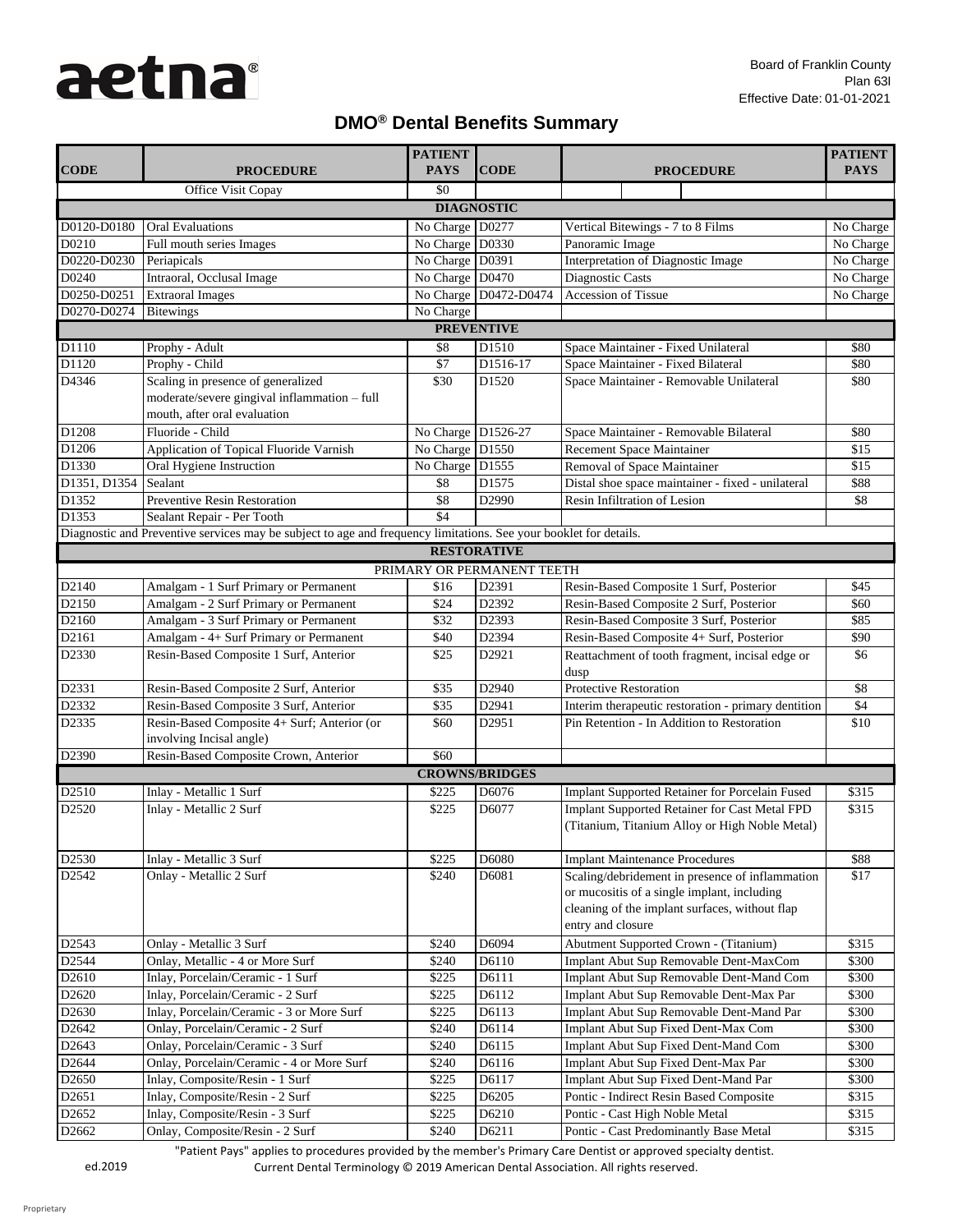## **DMO® Dental Benefits Summary**

| D2663             | Onlay, Composite/Resin - 3 Surf                                                           | \$240   | D6212 | Pontic - Cast Noble Metal                              | \$315 |
|-------------------|-------------------------------------------------------------------------------------------|---------|-------|--------------------------------------------------------|-------|
| D2664             | Onlay, Composite/Resin - 4 or More Surf                                                   | \$240   | D6214 | Pontic - Titanium                                      | \$315 |
| D2710             | Crown - Resin-Based Composite, Indirect                                                   | \$315   | D6240 | Pontic - Porcelain Fused to High Noble Metal           | \$315 |
| D2712             | Crown - 3/4 Resin-Based Composite, Indirect                                               | \$252   | D6241 | Pontic - Porcelain Fused to Predominantly Base         | \$315 |
| D2720             | Crown - Resin With High Noble Metal                                                       | \$315   | D6242 | Pontic - Porcelain Fused to Noble Metal                | \$315 |
| D2721             | Crown - Resin With Predominantly Base Metal                                               | \$315   | D6245 | Pontic - Porcelain/Ceramic                             | \$315 |
| D2722             | Crown - Resin With Noble Metal                                                            | \$315   | D6250 | Pontic - Resin With High Noble Metal                   | \$315 |
| D2740             | Crown - Porcelain/Ceramic Substrate                                                       | \$315   | D6251 | Pontic - Resin With Predominantly Base Metal           | \$315 |
| D2750             | Crown - Porcelain Fused to High Noble Metal                                               | \$315   | D6252 | Pontic - Resin With Noble Metal                        | \$315 |
| D2751             | Crown - Porcelain Fused to Predominantly Base                                             | \$315   | D6545 | Retainer - Cast Metal for Resin-Bonded Fixed           | \$225 |
|                   | Metal                                                                                     |         |       | Prosthesis                                             |       |
| D2752             | Crown - Porcelain Fused to Noble Metal                                                    | \$315   | D6548 | Retainer - Porcelain/Ceramic for Resin-Bonded          | \$225 |
| D2780             | Crown - 3/4 Cast High Noble Metal                                                         | \$315   | D6549 | Resin Retainer - Resin Bonded Prosthesis               | \$158 |
| D2781             | Crown - 3/4 Cast Predominantly Based Metal                                                | \$315   | D6600 | Inlay - Porcelain/Ceramic, 2 Surf                      | \$225 |
| D2782             | Crown - 3/4 Cast Noble Metal                                                              | \$315   | D6601 | Inlay - Porcelain/Ceramic, 3+ Surf                     | \$225 |
| D2783             | Crown - 3/4 Porcelain/Ceramic                                                             | \$315   | D6602 | Inlay - Cast High Noble Metal, 2 Surf                  | \$255 |
| D2790             | Crown - Full Cast High Noble Metal                                                        | \$315   | D6603 | Inlay - Cast High Noble Metal, 3+ Surf                 | \$255 |
| D2791             | Crown - Full Cast Predominantly Base Metal                                                | \$315   | D6604 | Inlay - Cast Predominantly Base Metal, 2 Surf          | \$225 |
| D2792             | Crown - Full Cast Noble Metal                                                             | \$315   | D6605 | Inlay - Cast Predominantly Base Metal, 3+ Surf         | \$225 |
| D2794             | Crown - Titanium                                                                          | \$315   | D6606 | Inlay - Cast Noble Metal, 2 Surf                       | \$245 |
| D2910             | Recement Inlay, Onlay or Partial Coverage<br>Restoration                                  | \$15    | D6607 | Inlay - Cast Noble Metal, 3+ Surf                      | \$245 |
| D2915             | Recement Cast or Prefab Post and Core                                                     | \$8     | D6608 | Onlay - Porcelain/Ceramic, 2 Surf                      | \$240 |
| D2920             | <b>Recement Crown</b>                                                                     | \$15    | D6609 | Onlay - Porcelain/Ceramic, 3+ Surf                     | \$240 |
| D2929             | Prefab Porcelain/Ceramic Crown - Primary Tooth                                            | \$70    | D6610 | Onlay - Cast High Noble Metal, 2 Surf                  | \$270 |
| D2930             | Prefab, Stainless Steel Crown - Primary Tooth                                             | \$50    | D6611 | Onlay - Cast High Noble Metal, 3+ Surf                 | \$270 |
| D2931             | Prefab, Stainless Steel Crown - Permanent Tooth                                           | \$60    | D6612 | <b>Onlay - Cast Predominantly Base Metal, 2 Surf</b>   | \$240 |
| D2934             | Prefabricated Esthetic Coated Stainless Steel                                             | \$50    | D6613 | Onlay - Cast Predominantly Base Metal, 3+ Surf         | \$240 |
|                   | Crown - Primary Tooth                                                                     |         |       |                                                        |       |
| D2950             | Core Buildup, Including Any Pins                                                          | \$90    | D6614 | Onlay - Cast Noble Metal, 2 Surf                       | \$260 |
| D <sub>2952</sub> | Post & Core in Addition to Crown                                                          | \$128   | D6615 | Onlay - Cast Noble Metal, 3+ Surf                      | \$260 |
| D6010             | Endosteal implant – surgical placement                                                    | \$1,215 | D6624 | Inlay - Titanium                                       | \$255 |
| D6013             | Surgical placement of mini implant                                                        | \$756   | D6634 | Onlay - Titanium                                       | \$270 |
| D6056             | Prefabricated abutment - includes placement                                               | \$440   | D6710 | Crown - Indirect Resin Based Composite                 | \$315 |
| D6058             | <b>Abutment Supported Porcelain/Ceramic Crown</b>                                         | \$315   | D6720 | Crown - Resin With High Noble Metal                    | \$315 |
| D6059             | Abutment Supported Porcelain Fused to Metal<br>Crown (High Noble Metal)                   | \$315   | D6721 | Crown - Resin With Predominantly Base Metal            | \$315 |
| D6060             | Abutment Supported Porcelain Fused to Metal                                               | \$315   | D6722 | Crown - Resin With Noble Metal                         | \$315 |
|                   | Crown (Predominantly Base Metal)                                                          |         |       |                                                        |       |
| D6061             | Abutment Supported Porcelain Fused to Metal<br>Crown (Noble Metal)                        | \$315   | D6740 | Crown - Porcelain/Ceramic                              | \$315 |
| D6062             | Abutment Supported Cast Metal Crown (High                                                 | \$315   | D6750 | Crown - Porcelain Fused to High Noble Metal            | \$315 |
|                   | Noble Metal)                                                                              |         |       |                                                        |       |
| D6063             | <b>Abutment Supported Cast Metal Crown</b><br>(Predominantly Base Metal)                  | \$315   | D6751 | Crown - Porcelain Fused to Predominantly Base<br>Metal | \$315 |
| D6064             | Abutment Supported Cast Metal Crown (Noble<br>Metal)                                      | \$315   | D6752 | Crown - Porcelain Fused to Noble Metal                 | \$315 |
| D6065             | <b>Implant Supported Porcelain/Ceramic Crown</b>                                          | \$315   | D6780 | Crown - 3/4 Cast High Noble Metal                      | \$315 |
| D6066             | <b>Implant Supported Porcelain Fused to Metal</b>                                         | \$315   | D6781 | Crown - 3/4 Cast Predominantly Base Metal              | \$315 |
|                   | Crown (Titanium, Titanium Alloy or High Noble                                             |         |       |                                                        |       |
| D6067             | Implant Supported Metal Crown (Titanium,                                                  | \$315   | D6782 | Crown - 3/4 Cast Noble Metal                           | \$315 |
|                   | Titanium Alloy or High Noble Metal)                                                       |         |       |                                                        |       |
| D6068             | <b>Abutment Supported Retainer for</b>                                                    | \$315   | D6783 | Crown - 3/4 Porcelain/Ceramic                          | \$315 |
|                   | Porcelain/Ceramic FPD                                                                     |         |       |                                                        |       |
| D6069             | <b>Abutment Supported Retainer for Porcelain</b><br>Fused to Metal FPD (High Noble Metal) | \$315   | D6790 | Crown - Full Cast High Noble Metal                     | \$315 |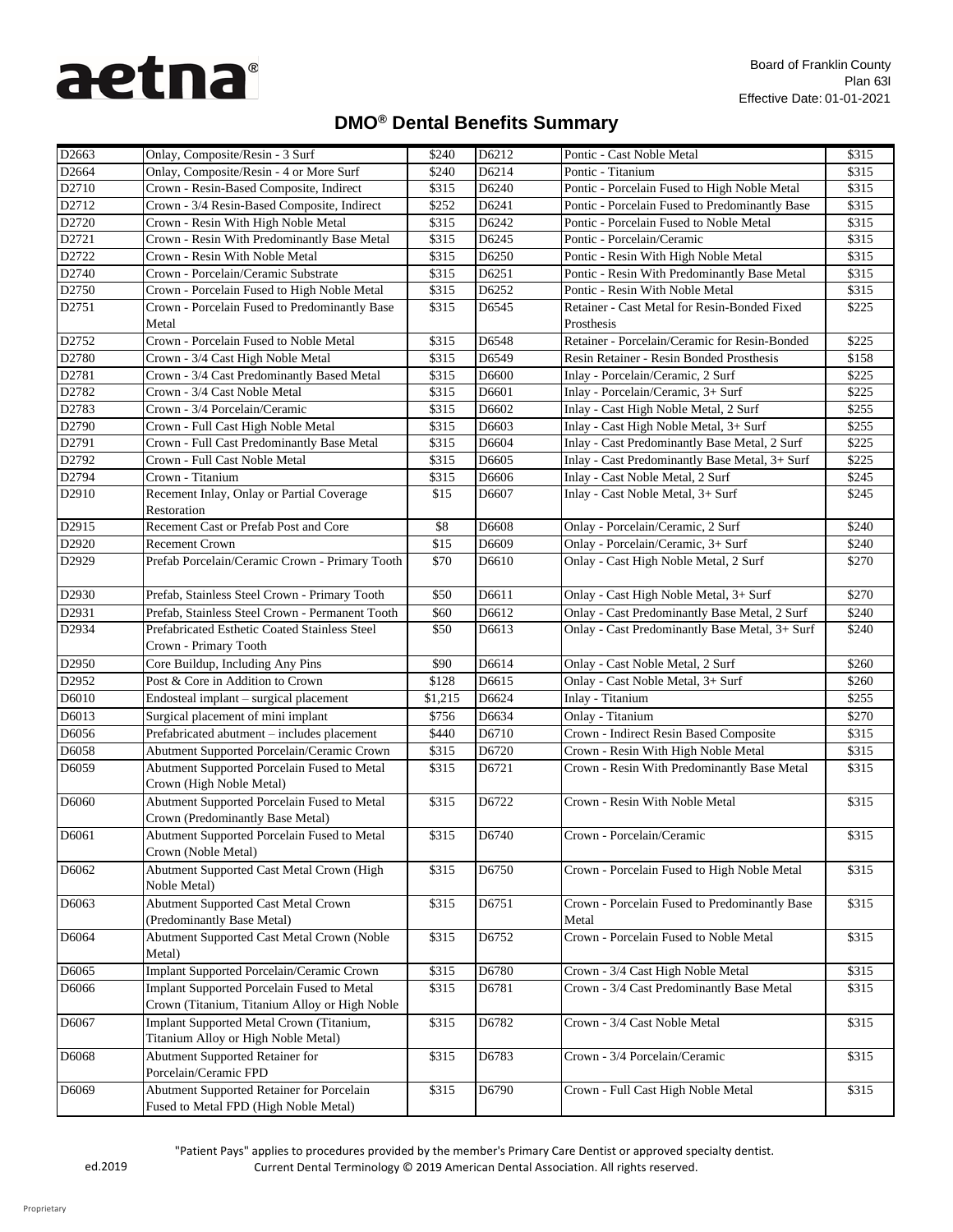## **DMO® Dental Benefits Summary**

| D6070    | <b>Abutment Supported Retainer for Porcelain</b><br>Fused to Metal FPD (Predominantly Base Metal)                               | \$315 | D6791               | Crown - Full Cast Predominantly Base Metal                                            | \$315 |
|----------|---------------------------------------------------------------------------------------------------------------------------------|-------|---------------------|---------------------------------------------------------------------------------------|-------|
| D6071    | <b>Abutment Supported Retainer for Porcelain</b><br>Fused to Metal FPD (Noble Metal)                                            | \$315 | D6792               | Crown - Full Cast Noble Metal                                                         | \$315 |
| D6072    | Abutment Supported Retainer for Cast Metal<br>FPD (High Noble Metal)                                                            | \$315 | D6794               | Crown - Titanium                                                                      | \$315 |
| D6073    | Abutment Supported Retainer for Cast Metal<br>FPD (Predominantly Base Metal)                                                    | \$315 | D6930               | <b>Recement Fixed Partial Denture</b>                                                 | \$20  |
| D6074    | Abutment Supported Retainer for Cast Metal<br>FPD (Noble Metal)                                                                 | \$315 |                     | Additional Charge per Unit for Full Mouth Rehabilitation.                             | \$125 |
| D6075    | <b>Implant Supported Retainer for Ceramic FPD</b>                                                                               | \$315 |                     |                                                                                       |       |
|          | Full mouth rehabilitation is defined as 6 or more units of covered crowns and/or pontics under one treatment plan.              |       |                     |                                                                                       |       |
|          | Charges for crowns and bridgework are per unit. There will be additional charges for the actual cost for gold/high noble metal. |       |                     |                                                                                       |       |
|          |                                                                                                                                 |       | <b>ENDODONTICS</b>  |                                                                                       |       |
| D3110    | Pulp Cap - Direct (excluding final restoration)                                                                                 | \$6   | D3333               | <b>Internal Root Repair of Perforation Defects</b>                                    | \$90  |
| D3120    | Pulp Cap - Indirect (excluding final restoration)                                                                               | \$6   | D3346               | Retreatment of Previous Root Canal Therapy -<br>Anterior                              | \$220 |
| D3220    | Therapeutic Pulpotomy (excluding final<br>restoration)                                                                          | \$55  | D3347               | Retreatment of Previous Root Canal Therapy -<br>Bicuspid                              | \$280 |
| D3221    | Pulpal Debridement, Primary and Permanent<br>Teeth                                                                              | \$10  | D3348               | Retreatment of Previous Root Canal Therapy -<br>Molar                                 | \$403 |
| D3222    | Partial Pulpotomy                                                                                                               | \$50  | D3410(1)            | Apicoectomy/Periradicular Surgery - Anterior                                          | \$141 |
| D3230    | Pulpal Therapy (Resorbable Filling) - Anterior,<br>Primary Tooth                                                                | \$55  | D3421(1)            | Apicoectomy/Periradicular Surgery - Bicuspid<br>(First Root)                          | \$141 |
| D3240    | Pulpal Therapy (Resorbable Filling) - Posterior,<br>Primary Tooth                                                               | \$55  | D3425(1)            | Apicoectomy/Periradicular Surgery - Molar (First<br>Root)                             | \$150 |
| D3310    | Root Canal Therapy - Anterior (excluding final<br>restoration)                                                                  | \$120 | D3426(1)            | Apicoectomy/Periradicular Surgery- Each<br><b>Additional Root</b>                     | \$90  |
| D3320    | Root Canal Therapy - Bicuspid (excluding final<br>restoration)                                                                  | \$180 | D3427(1)            | Periradicular surgery without apicoectomy                                             | \$106 |
| D3330    | Root Canal Therapy - Molar (excluding final<br>restoration)                                                                     | \$303 | D3430(1)            | Retrograde Filling - Per Root                                                         | \$65  |
| D3331    | Treatment of Root Canal Obstruction,<br>Nonsurgical Access                                                                      | \$120 | D3450(1)            | Root Amputation - Per Root                                                            | \$80  |
| D3332    | Incomplete Endodontic Therapy; Inoperable,<br><b>Unrestorable or Fractured Tooth</b>                                            | \$90  |                     |                                                                                       |       |
|          | (1) Certain services may be covered under the Medical Plan. Contact Member Services for more details.                           |       |                     |                                                                                       |       |
|          |                                                                                                                                 |       | <b>PERIODONTICS</b> |                                                                                       |       |
| D4210(1) | Gingivectomy or Gingivoplasty - 4 or More Teeth<br>- Per Quadrant                                                               | \$160 | D4275(1)            | Soft Tissue Allograft                                                                 | \$300 |
| D4211(1) | Gingivectomy or Gingivoplasty - 1-3 Teeth - Per<br>Quadrant                                                                     | \$60  | D4276(1)            | Connective Tissue/Pedicle Graft, Per Tooth                                            | \$248 |
| D4212(1) | Gingivectomy to allow access, per tooth                                                                                         | \$24  | D4277(1)            | Free soft tissue graft - first tooth                                                  | \$106 |
| D4240(1) | Gingival Flap Procedure, Including Root Planing -<br>4 or More Teeth - Per Quadrant                                             | \$171 | D4278(1)            | Free soft tissue graft - each additional tooth                                        | \$53  |
| D4241(1) | Gingival Flap Procedure, Including Root Planing -<br>1-3 Teeth - Per Quadrant                                                   | \$103 | D4283(1)            | Autogenous connective tissue graft                                                    | \$83  |
| D4245(1) | <b>Apically Positioned Flap</b>                                                                                                 | \$140 | D4285(1)            | Non-autogenous connective tissue graft                                                | \$165 |
| D4249    | Clinical Crown Lengthening, Hard Tissue                                                                                         | \$195 | D4341               | Periodontal Scaling and Root Planing - 4 or More<br>Teeth - Per Quadrant              | \$56  |
| D4260(1) | Osseous Surgery (Including Flap Entry and<br>Closure) - 4 or More Teeth - Per Quadrant                                          | \$325 | D4342               | Periodontal Scaling and Root Planing - 1-3 Teeth<br>- Per Quadrant                    | \$34  |
| D4261(1) | Osseous Surgery (Including Flap Entry and<br>Closure) - 1-3 Teeth - Per Quadrant                                                | \$195 | D4355               | Debridement                                                                           | \$60  |
| D4268(1) | Surgical Revision Procedure, Per Tooth                                                                                          | \$130 | D4910               | Periodontal Maintenance                                                               | \$60  |
| D4270(1) | Pedicle Soft Tissue Graft Procedure                                                                                             | \$250 | D4920               | <b>Unscheduled Dressing Change (By Someone</b><br><b>Other Than Treating Dentist)</b> | \$10  |

"Patient Pays" applies to procedures provided by the member's Primary Care Dentist or approved specialty dentist.

ed.2019 Current Dental Terminology © 2019 American Dental Association. All rights reserved.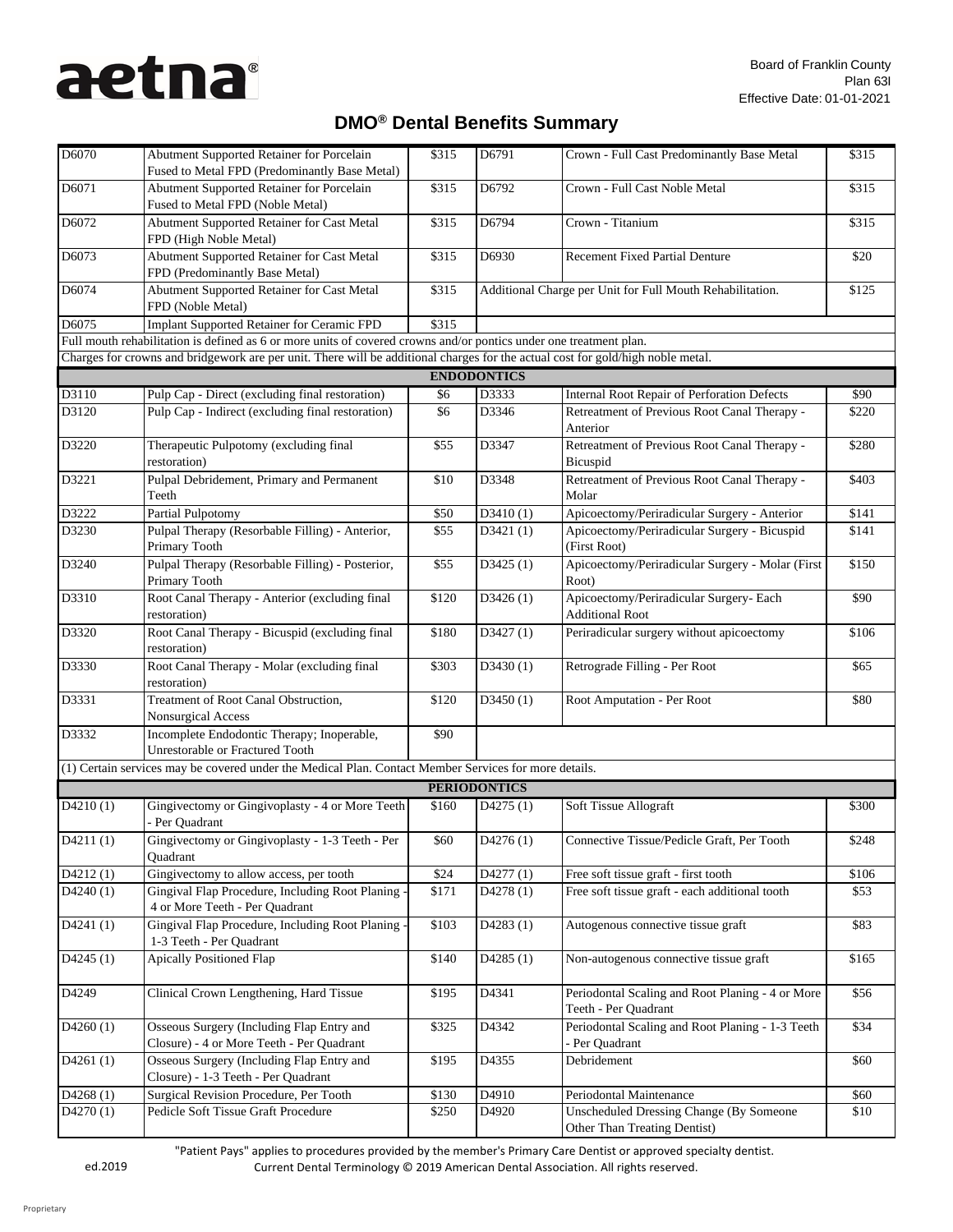## **DMO® Dental Benefits Summary**

| D4273(1)                     | Subepithelial Connective Tissue Graft, Per Tooth                                                                                                               | \$150         |                               |                                                                                                                                          |                |  |  |
|------------------------------|----------------------------------------------------------------------------------------------------------------------------------------------------------------|---------------|-------------------------------|------------------------------------------------------------------------------------------------------------------------------------------|----------------|--|--|
|                              | (1) Certain services may be covered under the Medical Plan. Contact Member Services for more details.                                                          |               |                               |                                                                                                                                          |                |  |  |
| PROSTHODONTICS-REMOVABLE (2) |                                                                                                                                                                |               |                               |                                                                                                                                          |                |  |  |
| D5110                        | <b>Complete Denture - Maxillary</b>                                                                                                                            | \$300         | D5223-D5224                   | Immediate max/mand partial denture - cast base<br>framework w/resin denture base (including any<br>conventional clasps, rests and teeth) | \$460          |  |  |
| D5120                        | Complete Denture - Mandibular                                                                                                                                  | \$300         | D5225                         | Maxillary Partial Denture - Flexible Base<br>(including any clasps, rests and teeth)                                                     | \$360          |  |  |
| D5130                        | Immediate Denture - Maxillary                                                                                                                                  | \$330         | D5226                         | Mandibular Partial Denture - Flexible Base<br>(including any clasps, rests and teeth)                                                    | \$360          |  |  |
| D5140                        | Immediate Denture - Mandibular                                                                                                                                 | \$330         | D5282-83                      | Removable Unilateral Partial Denture - One Piece<br>Cast Metal (including clasps and teeth)                                              | \$300          |  |  |
| D5211                        | Maxillary Partial Denture - Resin Base (including<br>any conventional clasps, rests and teeth)                                                                 | \$300         | D5410                         | <b>Adjust Complete Denture - Maxillary</b>                                                                                               | \$10           |  |  |
| D5212                        | Mandibular Partial Denture - Resin Base<br>(including any conventional clasps, rests and<br>teeth)                                                             | \$300         | D5411                         | Adjust Complete Denture - Mandibular                                                                                                     | \$10           |  |  |
| D5213                        | Maxillary Partial Denture - Cast Metal<br>Framework with Resin Denture Bases (including<br>any conventional clasps, rests and teeth)                           | \$400         | D5421                         | <b>Adjust Partial Denture - Maxillary</b>                                                                                                | \$10           |  |  |
| D5214                        | Mandibular Partial Denture - Cast Metal<br>Framework with Resin Denture Bases (including<br>any conventional clasps, rests and teeth)                          | \$400         | D5422                         | Adjust Partial Denture - Mandibular                                                                                                      | \$10           |  |  |
| D5221-D5222                  | Immediate max/mand partial dental - resin base<br>(including any conventional clasps, rests and<br>teeth)                                                      | \$345         |                               |                                                                                                                                          |                |  |  |
|                              | (2) Includes relines, adjustments, rebases within the 1st six months. Adjustments to dentures that are done within six months of placement of the denture, are |               |                               |                                                                                                                                          |                |  |  |
|                              | limited to no more than four adjustments.                                                                                                                      |               |                               |                                                                                                                                          |                |  |  |
|                              |                                                                                                                                                                |               | <b>REPAIRS TO PROSTHETICS</b> |                                                                                                                                          |                |  |  |
| D5511-D5512                  | Repair Broken Complete Denture Base                                                                                                                            | \$36          | D5730                         | Reline Complete Maxillary Denture (Chairside)                                                                                            | \$50           |  |  |
| D5520                        | Replace Missing or Broken Teeth - Complete<br>Denture (each tooth)                                                                                             | \$25          | D5731                         | Reline Complete Mandibular Denture (Chairside)                                                                                           | \$50           |  |  |
| D5611-D5612                  | Repair Resin Partial Denture Base                                                                                                                              | \$35          | D5740                         | Reline Maxillary Partial Denture (Chairside)                                                                                             | \$50           |  |  |
| D5621-D5622                  | <b>Repair Cast Partial Framework</b>                                                                                                                           | \$35          | D5741                         | Reline Mandibular Partial Denture (Chairside)                                                                                            | \$50           |  |  |
| D5630                        | Repair or Replace Broken Clasp                                                                                                                                 | \$35          | D5750                         | Reline Complete Maxillary Denture (Lab)                                                                                                  | \$114          |  |  |
| D5640                        | Replace Broken Teeth - Per Tooth                                                                                                                               | \$35          | D5751                         | Reline Complete Mandibular Denture (Lab)                                                                                                 | \$114          |  |  |
| D5650                        | Add Tooth to Existing Partial Denture                                                                                                                          | \$35          | D5760                         | Reline Maxillary Partial Denture (Lab)                                                                                                   | \$114          |  |  |
| D5660<br>D5670               | Add Clasp to Existing Partial Denture<br>Replace All Teeth and Acrylic on Cast Metal<br>Framework (Maxillary)                                                  | \$45<br>\$100 | D5761<br>D5820                | Reline Mandibular Partial Denture (Lab)<br>Interim Partial Denture (Maxillary) (3)                                                       | \$114<br>\$143 |  |  |
| D5671                        | Replace All Teeth and Acrylic on Cast Metal<br>Framework (Mandibular)                                                                                          | \$100         | D5821                         | Interim Partial Denture (Mandibular) (3)                                                                                                 | \$143          |  |  |
| D5710                        | <b>Rebase Complete Maxillary Denture</b>                                                                                                                       | \$100         | D5850                         | Tissue Conditioning, Maxillary                                                                                                           | \$50           |  |  |
| D5711                        | Rebase Complete Mandibular Denture                                                                                                                             | \$100         | D5851                         | Tissue Conditioning, Mandibular                                                                                                          | \$50           |  |  |
| D5720                        | Rebase Maxillary Partial Denture                                                                                                                               | \$100         | D5876                         | Add metal substructure to acrylic full denture (per                                                                                      | \$36           |  |  |
| D5721                        |                                                                                                                                                                |               |                               | arch)                                                                                                                                    |                |  |  |
|                              | Rebase Mandibular Partial Denture                                                                                                                              | \$100         |                               |                                                                                                                                          |                |  |  |
|                              | (3) Eligible on Anterior Teeth only.                                                                                                                           |               |                               |                                                                                                                                          |                |  |  |
|                              |                                                                                                                                                                |               | <b>ORAL SURGERY</b>           |                                                                                                                                          |                |  |  |
| D7111                        | Extraction, Coronal Remnants - Deciduous Tooth                                                                                                                 | \$6           | D7285(1)                      | Biopsy of Oral Tissue - Hard (Bone, Tooth)                                                                                               | \$100          |  |  |
| D7140                        | <b>Extraction, Erupted Tooth or Exposed Root</b><br>(Elevation and/or Forceps Removal)                                                                         | \$15          | D7286(1)                      | Biopsy of Oral Tissue - Soft                                                                                                             | \$100          |  |  |
| D7210(1)                     | <b>Surgical Removal of Erupted Tooth</b>                                                                                                                       | \$36          | D7287(1)                      | <b>Cytological Sample Collection</b>                                                                                                     | \$100          |  |  |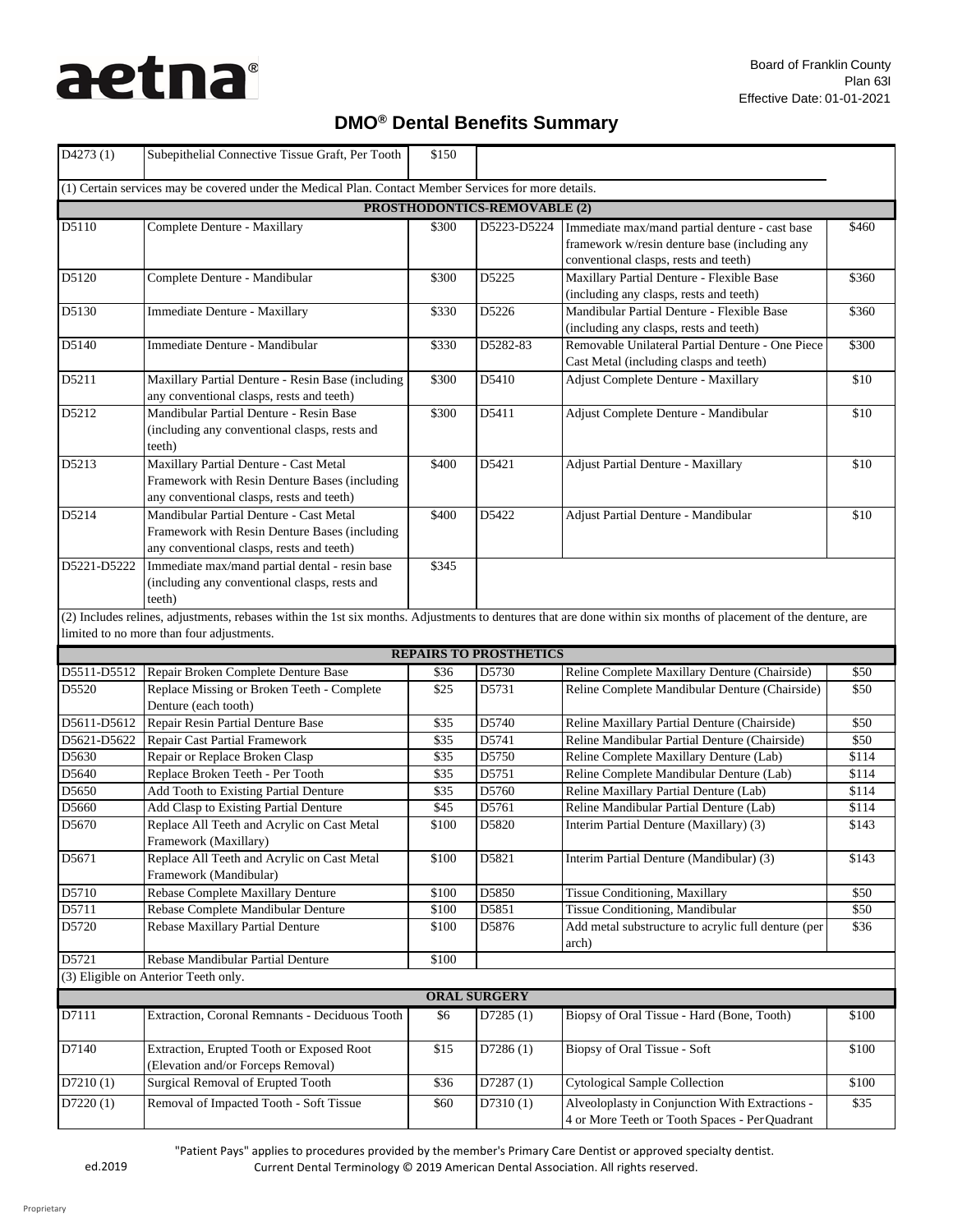$\mathbf{I}$ 

## **DMO® Dental Benefits Summary**

| D7230(1)    | Removal of Impacted Tooth - Partially Bony                                                                          | \$72            | D7311(1)                           | Alveoloplasty in Conjunction With Extractions -<br>1 to 3 Teeth or Tooth Spaces - Per Quadrant           | \$18  |  |  |  |  |  |  |
|-------------|---------------------------------------------------------------------------------------------------------------------|-----------------|------------------------------------|----------------------------------------------------------------------------------------------------------|-------|--|--|--|--|--|--|
| D7240(1)    | Removal of Impacted Tooth - Completely Bony                                                                         | \$128           | D7320(1)                           | Alveoloplasty Not in Conjunction With<br>Extractions - 4 or More Teeth or Tooth Spaces -<br>Per Quadrant | \$60  |  |  |  |  |  |  |
| D7241(1)    | Removal of Impacted Tooth - Completely Bony,<br><b>With Unusual Surgical Complications</b>                          | \$128           | D7321(1)                           | Alveoloplasty Not in Conjunction With<br>Extractions - 1-3 Teeth or Tooth Spaces - Per<br>Quadrant       | \$30  |  |  |  |  |  |  |
| D7250(1)    | <b>Surgical Removal of Residual Tooth Roots</b>                                                                     | \$35            | D7510(1)                           | Incision and Drainage of Abcess - Intraoral Soft<br><b>Tissue</b>                                        | \$30  |  |  |  |  |  |  |
| D7251       | Coronectomy - intentional partial tooth removal                                                                     | \$64            | D7511(1)                           | Incision and Drainage of Abcess - Intraoral Soft<br>Tissue - Complicated                                 | \$33  |  |  |  |  |  |  |
| D7280(1)    | <b>Surgical Access of Unerupted Tooth</b>                                                                           | \$60            | D7960(1)                           | Frenulectomy (Frenectomy, Frenotomy) Separate<br>Procedure                                               | \$90  |  |  |  |  |  |  |
| D7282(1)    | Mobilization of Erupted or Malpositioned Tooth<br>to Aid Eruption                                                   | \$70            | D7963(1)                           | Frenuloplasty                                                                                            | \$95  |  |  |  |  |  |  |
| D7283       | Placement of Device to Facilitate Eruption of<br><b>Impacted Tooth</b>                                              | \$14            |                                    |                                                                                                          |       |  |  |  |  |  |  |
|             | (1) Certain services may be covered under the Medical Plan. Contact Member Services for more details.               |                 |                                    |                                                                                                          |       |  |  |  |  |  |  |
|             |                                                                                                                     |                 | <b>OTHER (ADJUNCTIVE) SERVICES</b> |                                                                                                          |       |  |  |  |  |  |  |
| D9110       | Palliative (Emergency) Treatment of Dental Pain -<br>minor procedure                                                | \$10            | D9942                              | Repair and/or Reline of Occlusal Guard                                                                   | \$18  |  |  |  |  |  |  |
| D9222       | Deep sedation/general anesthesia - 1st 15 min                                                                       | \$104           | D9943                              | Occlusal guard adjustment                                                                                | \$16  |  |  |  |  |  |  |
| D9223       | Deep sedation/general anesthesia - each 15<br>minute increment                                                      | \$83            | D9944                              | Occlusal guard - hard appliance, full arch                                                               | \$150 |  |  |  |  |  |  |
| D9239       | Intravenous conscious sedation/analgesia - 1st 15<br>min                                                            | \$104           | D9945                              | Occlusal guard - soft appliance, full arch                                                               | \$130 |  |  |  |  |  |  |
| D9243       | Intravenous conscious sedation/analgesia - each<br>15 minute increment                                              | \$83            | D9946                              | Occlusal guard - hard appliance, partial arch                                                            | \$78  |  |  |  |  |  |  |
| D9310       | Consultation - Diagnostic Service Provided by<br>Dentist or Physician Other Than Requesting<br>Dentist or Physician | No Charge D9951 |                                    | Occlusal Adjustment - limited                                                                            | \$30  |  |  |  |  |  |  |
| D9311       | Consultation with a medical health care<br>professional                                                             | No Charge D9952 |                                    | Occlusal Adjustment - complete                                                                           | \$100 |  |  |  |  |  |  |
| D9932-D9935 | Denture cleaning and inspection                                                                                     | \$25            |                                    |                                                                                                          |       |  |  |  |  |  |  |
|             |                                                                                                                     |                 | <b>ORTHODONTICS</b>                |                                                                                                          |       |  |  |  |  |  |  |
|             | <b>Orthodontic Screening Exam</b>                                                                                   | \$30            |                                    |                                                                                                          |       |  |  |  |  |  |  |
|             | Diagnostic Records                                                                                                  | \$150           |                                    |                                                                                                          |       |  |  |  |  |  |  |
|             | <b>Comprehensive Orthodontic Treatment</b>                                                                          |                 |                                    |                                                                                                          |       |  |  |  |  |  |  |
|             | Adolescent                                                                                                          | \$1,545         |                                    |                                                                                                          |       |  |  |  |  |  |  |
|             | Adult                                                                                                               | \$1,545         |                                    |                                                                                                          |       |  |  |  |  |  |  |
|             | <b>Orthodontic Retention</b>                                                                                        | \$275           |                                    |                                                                                                          |       |  |  |  |  |  |  |
|             |                                                                                                                     |                 | <b>Other Important Information</b> |                                                                                                          |       |  |  |  |  |  |  |
|             |                                                                                                                     |                 |                                    |                                                                                                          |       |  |  |  |  |  |  |

This Benefit summary of the Aetna Dental Maintenance Organization (DMO®) provides information on benefits provided when services are rendered by a participating dentist. In order for a covered person to be eligible for benefits, dental services must be provided by a primary care dentist selected from the network of participating DMO dentists. Out of network benefits may apply. Please refer to your Schedule of Benefits.

Employees in AZ, CA, GA, MA, MD, MO, NC, NJ and TX must either live or work within the approved  $DMO^{\circledast}$  service area to be eligible to enroll in the DMO®

 $\mathbf I$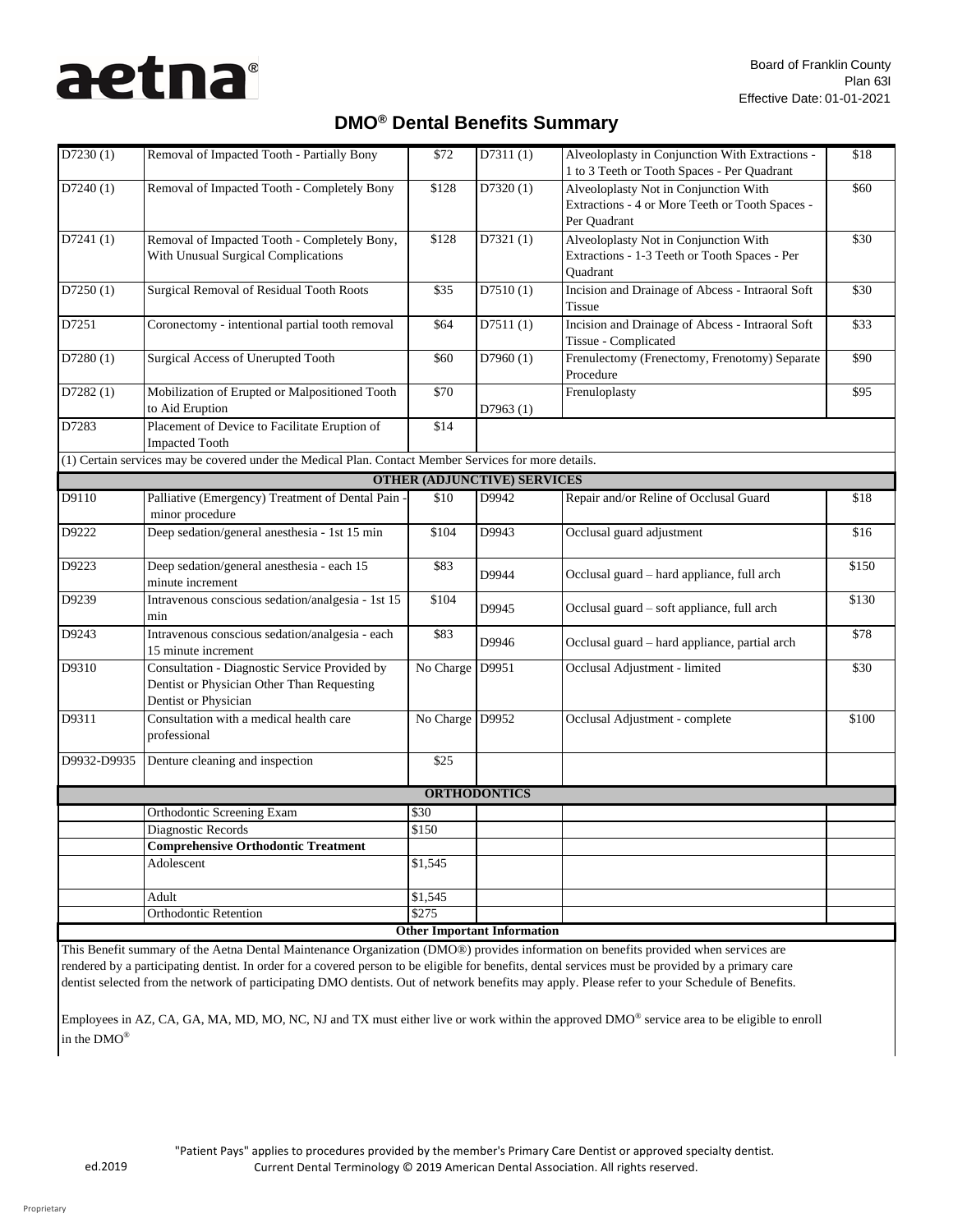## **DMO® Dental Benefits Summary**

Due to state law, limited (varying by state) DMO® benefits for non-emergency services rendered by non-participating providers are available for plan contracts written in: CT, IL, KY, MA and OH and for members residing in OK (regardless of contract situs state).

**Attention Massachusetts residents**: Before enrolling, you should be aware that our network of preferred providers in Massachusetts has providers mainly in the following counties: Barnstable, Berkshire, Bristol, Essex, Hampden, Hampshire, Middlesex, Norfolk, Plymouth, Suffolk and Worcester. Your out of pocket expenses will be higher if you do not see an in-network provider and, in some plans, benefits may not be available at all for out-of-network providers.

#### **PLAN EXCLUSIONS AND LIMITATIONS\***

#### **Some Services Not Covered Under the Plan Are:**

1. Services or supplies that are covered in whole or in part:

(a) under any other part of this Dental Care Plan; or

(b) under any other plan of group benefits provided by or through your employer.

2. Services and supplies to diagnose or treat a disease or injury that is not:

(a) a non-occupational disease; or

(b) a non-occupational injury.

3. Services not listed in the Dental Care Schedule that applies, unless otherwise specified in the Booklet-Certificate.

4. Those for replacement of a lost, missing or stolen appliance, and those for replacement of appliances that have been damaged due to abuse, misuse or neglect.

5. Those for plastic, reconstructive or cosmetic surgery, or other dental services or supplies, that are primarily intended to improve, alter or enhance appearance. This applies whether or not the services and supplies are for psychological or emotional reasons. Facings on molar crowns and pontics will always be considered cosmetic.

6. Those for or in connection with services, procedures, drugs or other supplies that are determined by Aetna to be experimental or still under clinical investigation by health professionals.

7. Those for dentures, crowns, inlays, onlays, bridgework, or other appliances or services used for the purpose of splinting, to alter vertical dimension, to restore occlusion, or to correct attrition, abrasion or erosion. Does not apply to CA contracts.

8. Those for any of the following services (Does not apply to TX contracts):

(a) An appliance or modification of one if an impression for it was made before the person became a covered person;

(b) A crown, bridge, or cast or processed restoration if a tooth was prepared for it before the person became a coveredperson;

(c) Root canal therapy if the pulp chamber for it was opened before the person became a coveredperson.

9. Services that Aetna defines as not necessary for the diagnosis, care or treatment of the condition involved. This applies even if they are prescribed, recommended or approved by the attending physician or dentist.

10. Those for services intended for treatment of any jaw joint disorder, unless otherwise specified in the Booklet-Certificate.

11. Those for space maintainers, except when needed to preserve space resulting from the premature loss of deciduous teeth.

12. Those for orthodontic treatment, unless otherwise specified in the Booklet-Certificate.

13. Those for general anesthesia and intravenous sedation, unless specifically covered. For plans that cover these services, they will not be eligible

for benefits unless done in conjunction with another necessary covered service.

14. Those for treatment by other than a dentist, except that scaling or cleaning of teeth and topical application of fluoride may be done by a licensed dental hygienist. In this case, the treatment must be given under the supervision and guidance of a dentist.

15. Those in connection with a service given to a dependent age 5 or older if that dependent becomes a covered dependent other than:

(a) during the first 31 days the dependent is eligible for this coverage, or

(b) as prescribed for any period of open enrollment agreed to by the employer and Aetna. This does not apply to charges incurred:

(i) after the end of the 12-month period starting on the date the dependent became a covered dependent; or

(ii) as a result of accidental injuries sustained while the dependent was a covered dependent; or

(iii) for a primary care service in the Dental Care Schedule that applies as shown under the headings Visits and Exams, and X-rays and Pathology.

16. Services given by a nonparticipating dental provider to the extent that the charges exceed the amount payable for the services shown in the Dental Care Schedule that applies.

17. Those for a crown, cast or processed restoration unless:

(a) It is treatment for decay or traumatic injury and teeth cannot be restored with a filling material; or

(b) The tooth is an abutment to a covered partial denture or fixed bridge.

18. Those for pontics, crowns, cast or processed restorations made with high-noble metals, unless otherwise specified in the Booklet-Certificate.

19. Those for surgical removal of impacted wisdom teeth only for orthodontic reasons, unless otherwise specified in the Booklet-Certificate.

20. Services needed solely in connection with non-covered services.

21. Services done where there is no evidence of pathology, dysfunction or disease other than covered preventive services. Does not apply to CA contracts.

Any exclusion above will not apply to the extent that coverage of the charge is required under any law that applies to the coverage.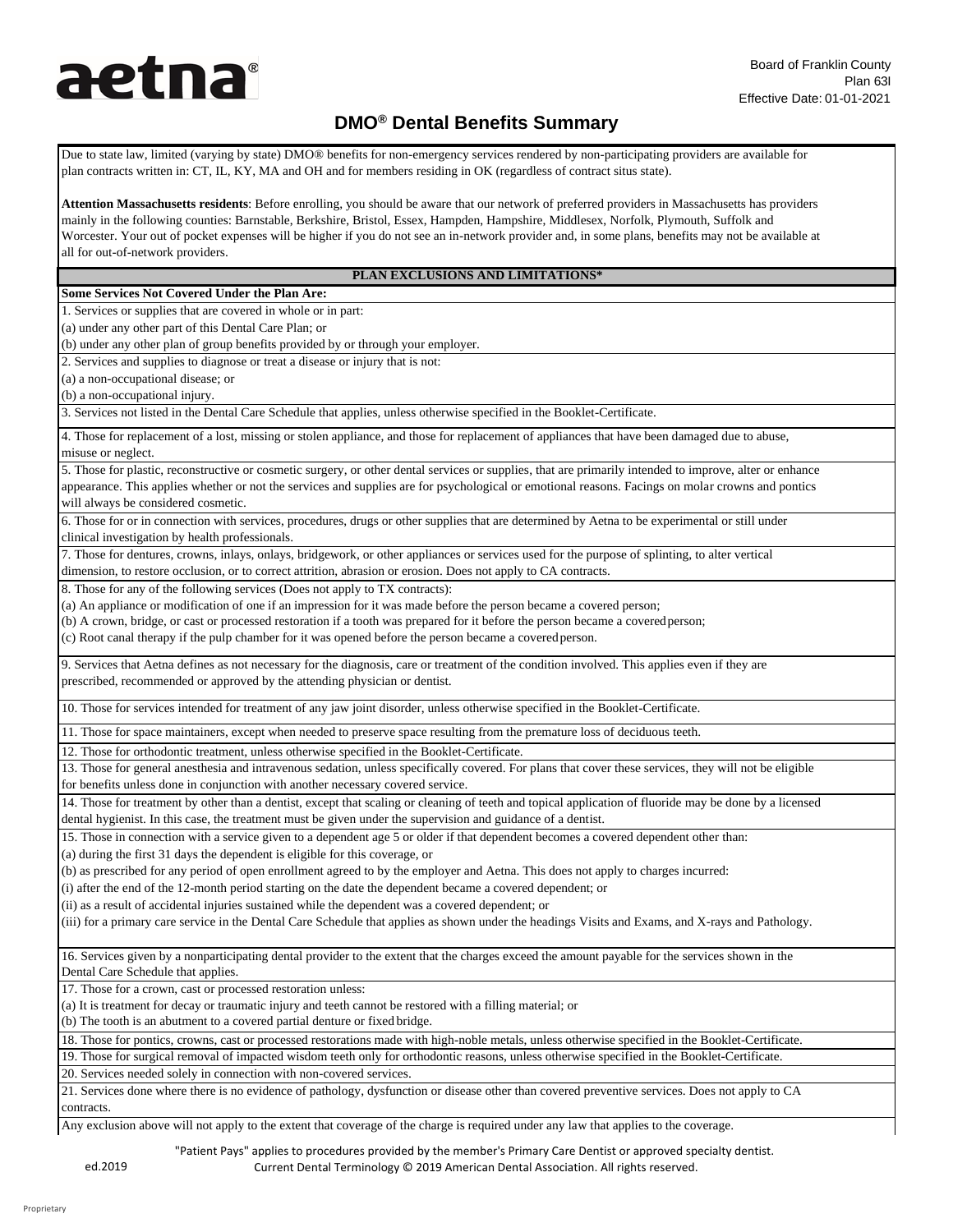## **DMO® Dental Benefits Summary**

\*This is a partial list of exclusions and limitations, others may apply. Please check your plan booklet for details. **Specialty Referrals** 1. Under the DMO dental plan, services performed by specialists are eligible for coverage only when prescribed by the primary care dentist and authorized by Aetna Dental. If Aetna's payment to the specialty dentist is based on a negotiated fee, then the member's copayment for the service will be based on the same negotiated fee. 2. DMO members may visit an orthodontist without first obtaining a referral from their primary care dentist. In an effort to ease the administrative burden on both participating Aetna dentists and members, Dental has opened direct access for DMO members to orthodontic services. **Emergency Dental Care** If you need emergency dental care for the palliative treatment (pain relieving, stabilizing) of a dental emergency, you are covered 24 hours a day, 7 days a week. You should contact your Primary Care Dentist to receive treatment. If you are unable to contact your PCD, contact Member Services for assistance in locating a dentist. Refer to your plan documents for details. Subject to state requirements. Out-of-area emergency dental care may be reviewed by our dental consultants to verify appropriateness of treatment. **Your Dental Care Plan Coverage Is Subject to the Following Rules:** Replacement Rule The replacement of; addition to; or modification of: existing dentures; crowns; casts or processed restorations; removable denture; fixed bridgework; or other prosthetic services is covered only if one of the following terms is met: The replacement or addition of teeth is required to replace one or more teeth extracted after the existing denture or bridgework was installed. This coverage must have been in force for the covered person when the extraction took place. The existing denture, crown; cast or processed restoration, removable denture, bridgework, or other prosthetic service cannot be made serviceable, and was installed at least 5 years before its replacement. The existing denture is an immediate temporary one to replace one or more natural teeth extracted while the person is covered, and cannot be made permanent, and replacement by a permanent denture is required. The replacement must take place within 12 months from the date of initial installation of the immediate temporary denture. The extraction of a third molar does not qualify. Any such appliance or fixed bridge must include the replacement of an extracted tooth or teeth. Tooth Missing But Not Replaced Rule (Does not apply to TX and CA contracts.) Coverage for the first installation of removable dentures; fixed bridgework and other prosthetic services is subject to the requirements that such removable dentures; fixed bridgework and other prosthetic services are (i) needed to replace one or more natural teeth that were removed while this policy was in force for the covered person; and (ii) are not abutments to a partial denture; removable bridge; or fixed bridge installed during the prior 5 years. Alternate Treatment Rule: If more than one service can be used to treat a covered person's dental condition, Aetna may decide to authorize coverage only for a less costly covered service provided that all of the following terms are met: (a) the service must be listed on the Dental CareSchedule; (b) the service selected must be deemed by the dental profession to be an appropriate method of treatment; and (c) the service selected must meet broadly accepted national standards of dental practice. If treatment is being given by a participating dental provider and the covered person asks for a more costly covered service than that for which coverage is approved, the specific copayment for such service will consist of: (a) the copayment for the approved less costly service; plus (b) the difference in cost between the approved less costly service and the more costly covered service. **Finding Participating Providers**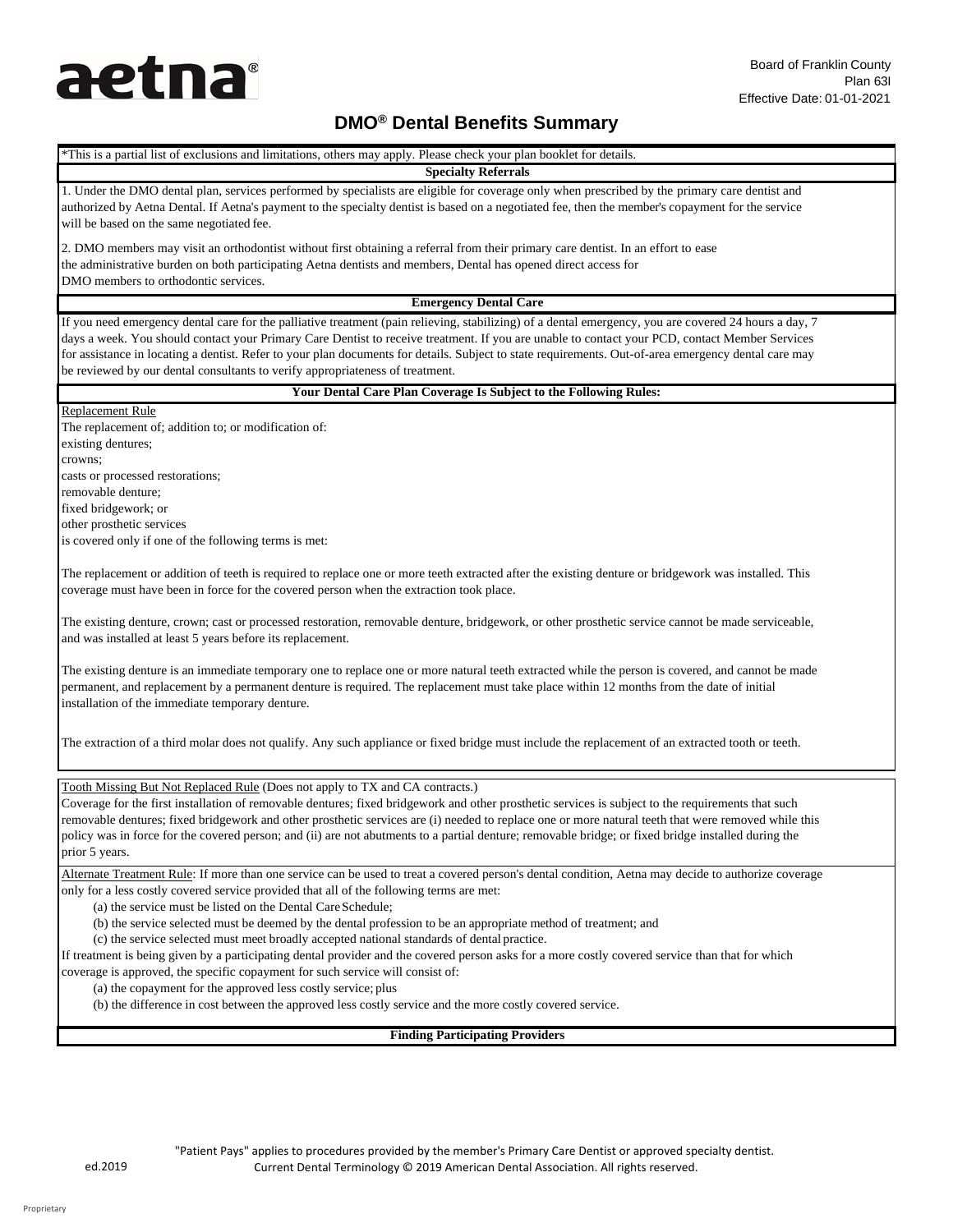## **DMO® Dental Benefits Summary**

Consult Aetna Dental's online provider search for the most current provider listings. Participating providers are independent contractors in private practice and are neither employees nor agents of Aetna Dental or its affiliates. The availability of any particular provider cannot be guaranteed, and provider network composition is subject to change without notice. Not every provider listed in the directory will be accepting new patients. Although Aetna Dental has identified providers who were not accepting patients in our DMO plan as known to Aetna Dental at the time the provider directory was created, the status of a provider's practice may have changed. For the most current information, please contact the selected provider or Aetna Member Services at the toll-free number on your online ID card, or use our Internet-based provider search available at [www.aetna.com.](http://www.aetna.com/)

Specific products may not be available on both a self-funded and insured basis. The information in this document is subject to change without notice. In case of a conflict between your plan documents and this information, the plan documents will govern. In the event of a problem with coverage, members should contact Member Services at the toll-free number on their online ID cards for information on how to utilize the grievance procedure when appropriate. All member care and related decisions are the sole responsibility of participating providers. Aetna Dental does not provide health care services and, therefore, cannot guarantee any results or outcomes.

Dental plans are provided or administered by Aetna Life Insurance Company, Aetna Dental Inc., Aetna Dental of California Inc. and/or Aetna Health Inc.

In Arizona, DMO Dental Plans are provided or administered by Aetna Health Inc.

This material is for informational purposes only and is neither an offer of coverage nor dental advice. It contains only a partial, general description of plan or program benefits and does not constitute a contract. Aetna does not provide dental services and, therefore, cannot guarantee any results or outcomes. The availability of a plan or program may vary by geographic service area. Certain dental plans are available only for groups of a certain size in accordance with underwriting guidelines. Some benefits are subject to limitations or exclusions. Consult the plan documents (Schedule of Benefits, Certificate/Evidence of Coverage, Booklet, Booklet-Certificate, Group Agreement, Group Policy) to determine governing contractual provisions, including procedures, exclusions and limitations relating to your plan.

Aetna complies with applicable Federal civil rights laws and does not discriminate, exclude or treat people differently based on their race, color,

Aetna provides free aids/services to people with disabilities and to people who need language assistance.

If you need a qualified interpreter, written information in other formats, translation or other services, call 877-238-6200.

If you believe we have failed to provide these services or otherwise discriminated based on a protected class noted above, you can also file a grievance with the Civil Rights Coordinator by contacting:

Civil Rights Coordinator, P.O. Box 14462, Lexington, KY 40512 (CA HMO customers: PO Box 24030 Fresno, CA 93779), 1-800-648-7817, TTY: 711, Fax: 859-425-3379 (CA HMO customers: 860-262-7705), [CRCoordinat](mailto:CRCoordinator@aetna.com)or@aetna[.co](mailto:CRCoordinator@aetna.com)m.

You can also file a civil rights complaint with the U.S. Department of Health and Human Services, Office for Civil Rights Complaint Portal, available at https://ocrportal.hhs.gov/ocr/portal/lobby.jsf, or at: U.S. Department of Health and Human Services, 200 Independence Avenue SW., Room 509F, HHH Building, Washington, DC 20201, or at 1-800-368-1019, 800-537-7697 (TDD).

*Aetna is the brand name used for products and services provided by one or more of the Aetna group of subsidiary companies, including Aetna Life Insurance Company, Coventry Health Care plans and their affiliates (Aetna).* TTY: 711

For language assistance in your language call 877-238-6200 at no cost. (English)

Para obtener asistencia lingüística en español, llame sin cargo al 877-238-6200. (Spanish)

欲取得繁體中文語言協助,請撥打877-238-6200,無需付費。(Chinese)

Pour une assistance linguistique en français appeler le 877-238-6200 sans frais. (French)

Para sa tulong sa wika na nasa Tagalog, tawagan ang 877-238-6200 nang walang bayad. (Tagalog)

Benötigen Sie Hilfe oder Informationen in deutscher Sprache? Rufen Sie uns kostenlos unter der Nummer 877-238-6200 an. (German)